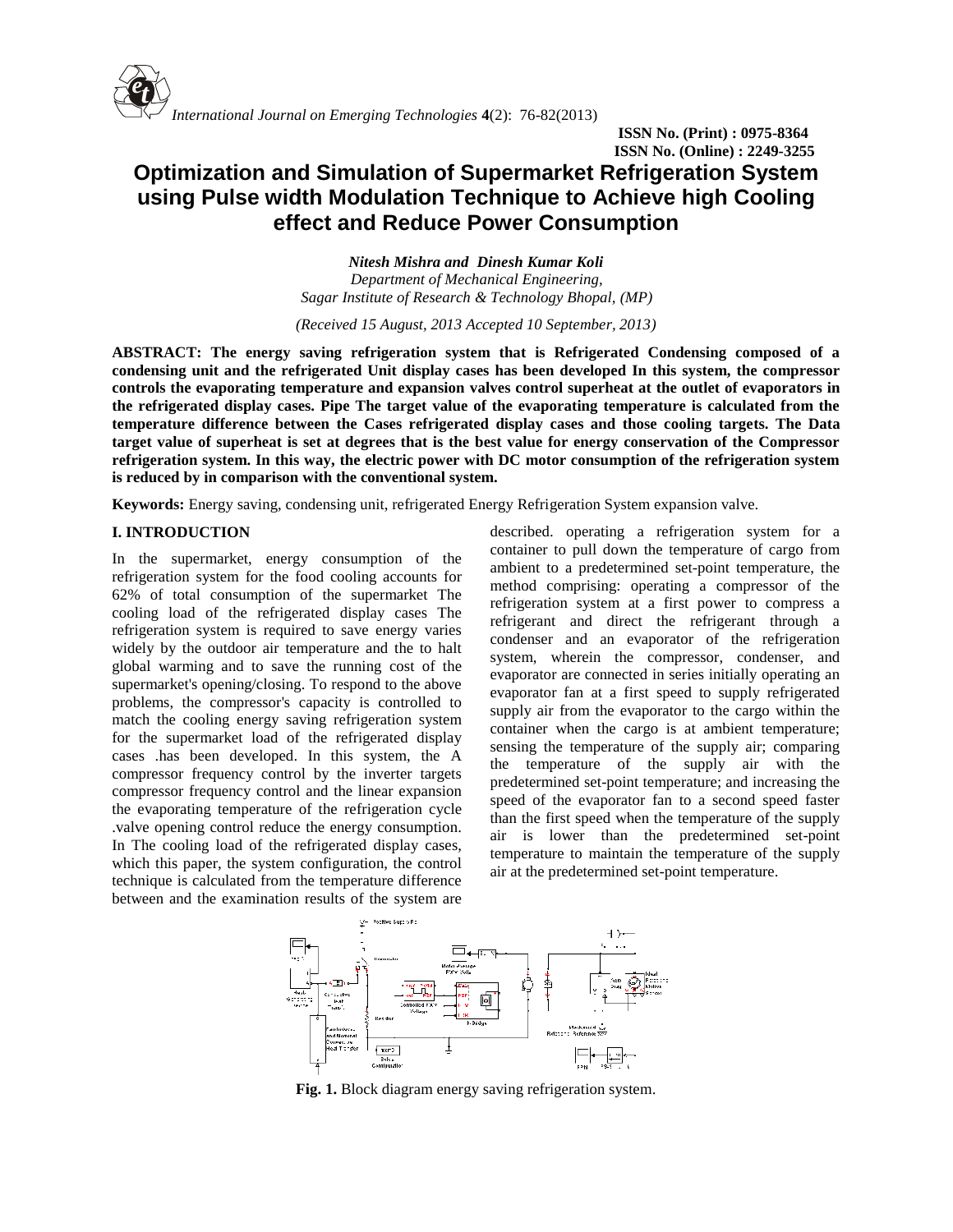*Mishra and Koli* **77**



**Fig. 2. Heat Temperature graph.**



**Fig. 3.** Lequd Flow control graph.



**Fig. 4.** Thermostat controlled Conductive heat and fan heat induced dec. graph.

The method of claim further comprising decreasing the speed of the evaporator fan from the second speed to a third speed slower than the second speed when the temperature of the supply air is higher than the predetermined set-point temperature to maintain the temperature of the supply air at the predetermined set point temperature. The method of claim further comprising operating the compressor at a constant power when the fan operates at the first and second speeds. The method of claim further comprising operating the compressor at a second power lower than the first power when the supply air equals the predetermined set-point and the evaporator fan is at the second speed. The method of claim wherein the first speed is a minimum speed and the second speed is a maximum speed. The method of claim wherein the first power is a maximum power. The method of claim further comprising driving the evaporator fan with a controllable evaporator fan motor. The method of claim further comprising controlling the evaporator fan motor by pulse width modulation (PWM) of the electric power supplied to the evaporator fan motor. The method of claim wherein driving the evaporator fan includes driving the evaporator fan with two-speed evaporator fan motor. The method of claim 1further comprising directing refrigerated supply air into the cargo container, circulating the air past the cargo, and returning the air as return air through the evaporator. A refrigeration system for a container to pull down the temperature of cargo from ambient to a predetermined set-point temperature, the system comprising: a compressor configured to operate at a first power to compress a refrigerant and direct the refrigerant through a condenser and an evaporator, wherein the compressor, condenser, and evaporator are connected in series; an evaporator fan configured to initially operate at a first speed to supply refrigerated supply air from the evaporator to the cargo within the container when the cargo is at ambient temperature's sensor configured to sense the temperature of the supply air; anda controller programmed to compare the temperature of the supply air with the predetermined set-point temperature, wherein the controller increases the speed of the evaporator fan to a second speed faster than the first speed when the temperature of the supply air is lower than the predetermined set-point temperature to maintain the temperature of the supply air at the predetermined set-point temperature.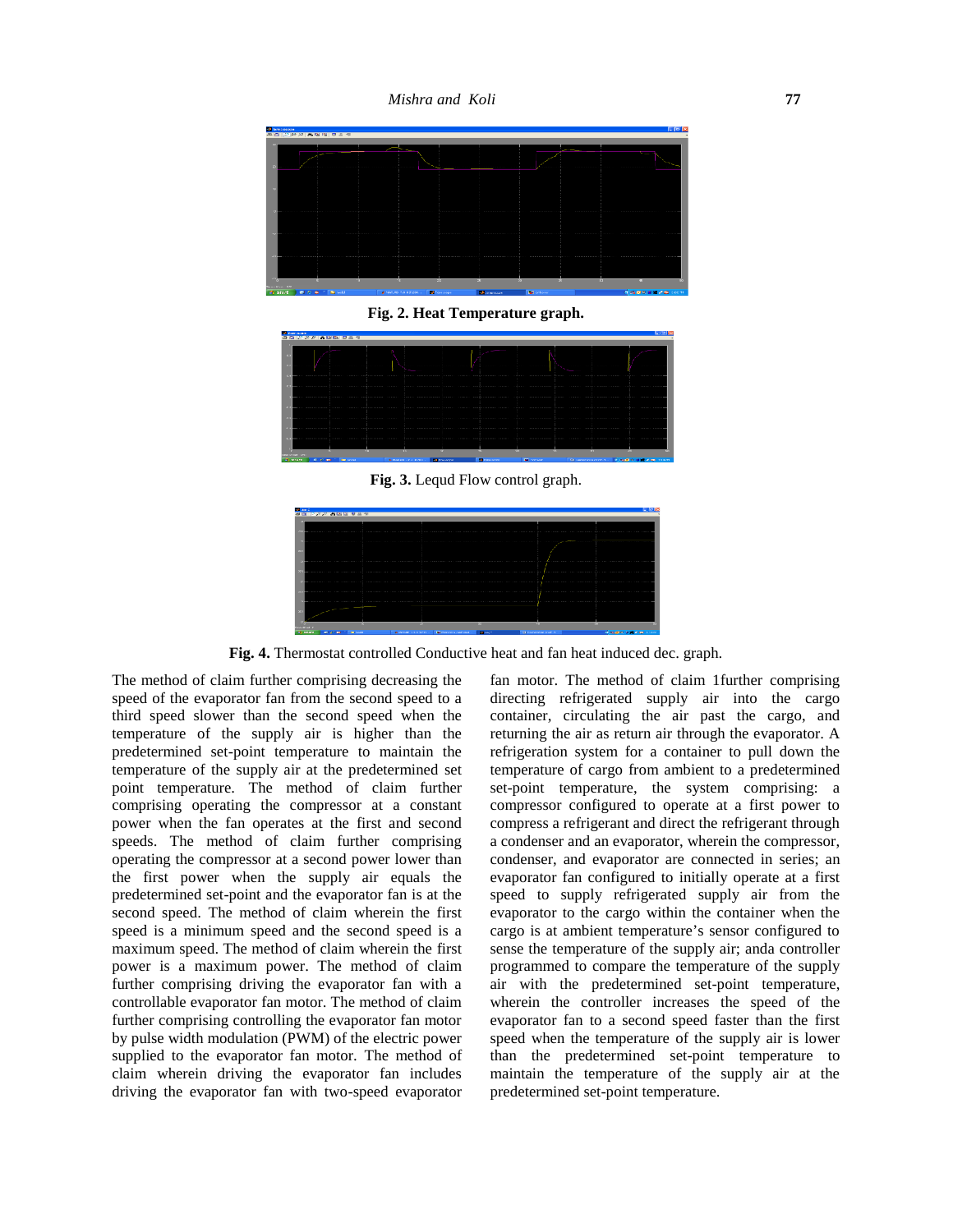The system of claim 11, wherein the controller is The system of claim programmed to decrease the speed of the evaporator fan from the second speed to a third speed slower than the second speed when the temperature of the supply air is higher than the predetermined set-point temperature to maintain the temperature of the supply air at the predetermined set-point temperature.

wherein the compressor is configured to operate at a constant power when the fan operates at the first and second speeds. The system of claim wherein the compressor is configured to operate at a second power lower than the first power when the supply air equals the predetermined set-point and the evaporator fan is at the second speed.



### **Fig. 5. Mechanical rotational RPM graph.**

The system of claim, wherein the first speed of the evaporator fan is a minimum speed and the second speed is a maximum speed. The system of claim wherein the first power of the compressor is a maximum power. The system of claim wherein a controllable evaporator fan motor drives the evaporator fan. The system of claim wherein the controller controls the fan motor by supplying pulse-width modulated electric power to the fan motor. The system of claim wherein the fan motor includes a two-speed evaporator fan motor. The system of claim wherein the evaporator fan is configured to direct refrigerated supply air into the cargo container, circulate the air past the cargo, and draw in the air as return air through the evaporator. A method for operating a refrigeration system for a container to pull down the temperature of cargo from ambient to a predetermined set-point temperature, the method comprising: operating a compressor of the refrigeration system at a first maximum power to compress a refrigerant and direct the refrigerant through a condenser and an evaporator of the refrigeration system, [12] wherein the compressor, condenser, and evaporator are connected in series; initially operating an evaporator fan at a first minimum speed to supply refrigerated supply air from the evaporator to the cargo within the container when the cargo is at ambient temperature; sensing the temperature of the supply air; comparing the temperature of the supply air with the predetermined set-point temperature; increasing the speed of the evaporator fan to a second maximum speed faster than the first speed when the temperature of the supply air is lower than the predetermined set-point temperature to maintain the temperature of the supply air at the predetermined set-point temperature; decreasing the speed of the evaporator fan from the second speed to a

third speed slower than the second speed when the temperature of the supply air is higher than the predetermined set-point temperature to maintain the temperature of the supply air at the predetermined set point temperature; operating the compressor at a constant power when the fan operates at the first and second speeds; operating the compressor at a second power lower than the first power when the supply air equals the predetermined set-point and the evaporator fan is at the second speed; and directing the refrigerated supply air into the cargo container, circulating the air past the cargo, and returning the air as return air through the evaporator.In a refrigeration process heat is absorbed in an evaporator by evaporating a flow of liquid refrigerant at low pressure and temperature. Controlling the evaporator inlet valve and the compressor in such a way that a high degree of liquid filling in the evaporator is obtained at all compressor capacities ensures a high energy efficiency. The level of liquid filling is indirectly measured by the superheat. Introduction of variable speed compressors and electronic expansion valves enables the use of more sophisticated control algorithms, giving a higher degree of performance and just as important are capable of adapting to variety of systems. This paper proposes a novel method for superheat and capacity control of refrigeration systems; namely by controlling the superheat by the compressor speed and capacity by the refrigerant flow. A new low order nonlinear model of the evaporator is developed and used in a back stepping design of a nonlinear adaptive controller. The stability of the proposed method is validated theoretically by Lyapunov analysis and experimental results show the performance of the system for a wide range of operating points.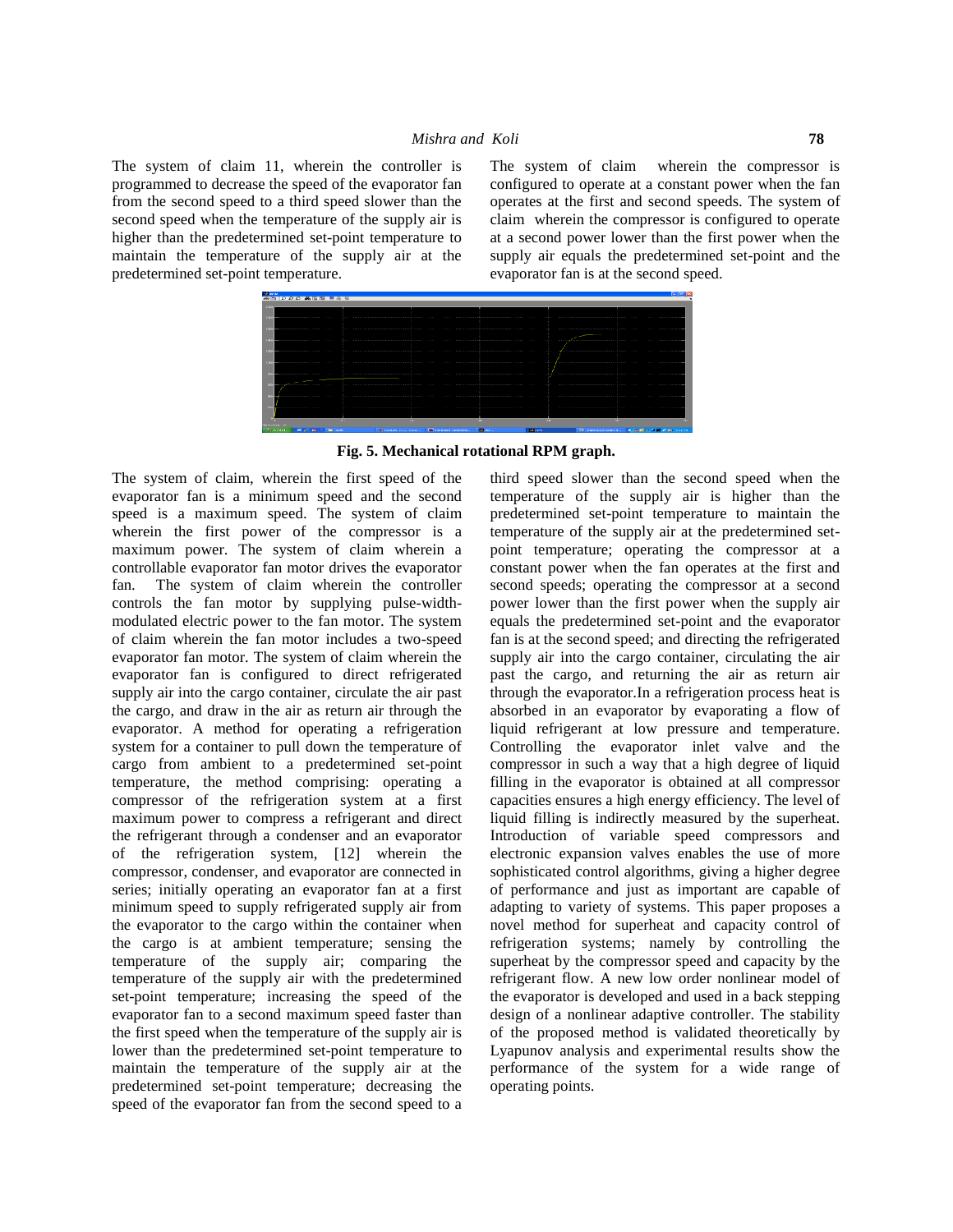The method is compared to a conventional method based on a thermostatic superheat controller. Refrigeration systems are widely used as well in applications for private consumers as for the industry. Despite differences in size and number of components, the main construction with an expansion valve, an evaporator, a compressor and a condenser, remains to a considerable extent the same. Large parts of the same technological challenges are therefore encountered in both markets. In this paper we focus on a small water chiller, however the generality of the results applies to a larger family of so-called 1:1 systems, i.e. system with 1 evaporator and 1 compressor. Refrigeration and air conditioning, accounts for a huge part of the total global energy consumption, hence improving energy efficiency in these system can potentially lead to a tremendous reductions in the energy consumption. Optimizing the set-points of these systems has been proved to enable a substantial reduction in the power consumption in [1]. In [2] a method for on-line optimization of the set-points to minimize power consumption is presented. In a refrigeration system one of the key variables to control, which greatly affects the efficiency of the system, is the superheat. The superheat is used as an indirect measure of the liquid fraction of refrigerant in the evaporator. Than the temperature in the hot reservoir (normally the surroundings *T a*), i.e.  $Te < Tcr$  and  $Tc > Ta$ . The refrigerant has the property (along with other pure fluids and gases) that the saturation temperature (*T sat*) uniquely depends on the pressure. At low pressure the corresponding saturation temperature is low and vice versa at high pressure. This property is exploited in the refrigeration cycle to obtain a low temperature in the evaporator and a high temperature in the condenser simply by controlling respectively the evaporating pressure (*Pe*) and [11] the condensing pressure (*Pc*). Between the evaporator and the condenser is a compressor. The compressor compresses the low pressure refrigerant (*Pe*) from the outlet of the evaporator to a high pressure (*Pc*) at the inlet of the condenser, hereby circulating the refrigerant between the evaporator and the condenser. To uphold the pressure difference  $(Pc > Pe)$  an expansion valve is installed at the outlet of the condenser. The expansion valve is basically an adjustable nozzle that helps upholding a pressure difference. The test system is a simple refrigeration system with water circulating through the evaporator. The evaporator is a plate heat exchanger, i.e. an evaporator type with a low internal volume. The heat load on the system is maintained by an electrical water heater with an adjustable power supply for the heating element. The compressor, the evaporator fan and the condenser pump are equipped

with variable speed drives so that the rotational speed can be adjusted continuously. The system is furthermore equipped with an electronic expansion valve that enables a continuous variable opening degree. The system has temperature and pressure sensors on each side of the components in the refrigeration cycle. Mass flow meters measure the mass flow rates of refrigerant in the refrigeration cycle and water on the secondary side of the evaporator. Temperature sensors measure the inlet and outlet temperature of the secondary media on respectively the evaporator and the condenser. The applied power to the condenser fan and the compressor is measured. Finally the entire test system is located in a climate controlled room, such that the ambient temperature can be regulated. For data acquisition and control the toolbox for SIMULINK is used.

#### **II. SYSTEM CONFIGURATION**

The system configuration is this flow rate of refrigerant was bigger than the needed system is composed of a condensing unit equipped with flow rate that matched the cooling load. So the an pwm compressor and the refrigerated display cases evaporating temperature was lower than the suitable equipped with linear expansion valves A high- temperature and the system efficiency was In efficiency DC brushless motor drives the compressor. This system, when the cooling load is low, a compressor is frequency pwm controls a compressor's capacity. A driven at low frequency and the evaporating temperature condensing unit communicates with the refrigerated The electric power consumption of the energy saving I the energy saving refrigeration system is reduced supermarket and the system price difference with the

Conventional system could be cancelled within one year. The demand for electricity is continuously increasing, growing at an average rate of 6.2% per year[1] well above the world average of 2.7%[2] . As a consequence, in order to maintain a 20% reserve capacity, additional power plants must be constructed to satisfy this demand. It was reported in ref.[3] that Kuwait must invest around over the to finance an expansion programmed for an electricity to cope with this predicted demand. Hot dry climate relies heavily upon AC systems for the cooling of buildings. AC systems have become a necessity for the modern life style to provide adequate comfort and a healthy indoor climate. AC systems of buildings consume many of the peak electrical power. Cool thermal storage has many benefits which are discussed and reported in [4] including the economics, energy saving, design consideration and impact on the environment.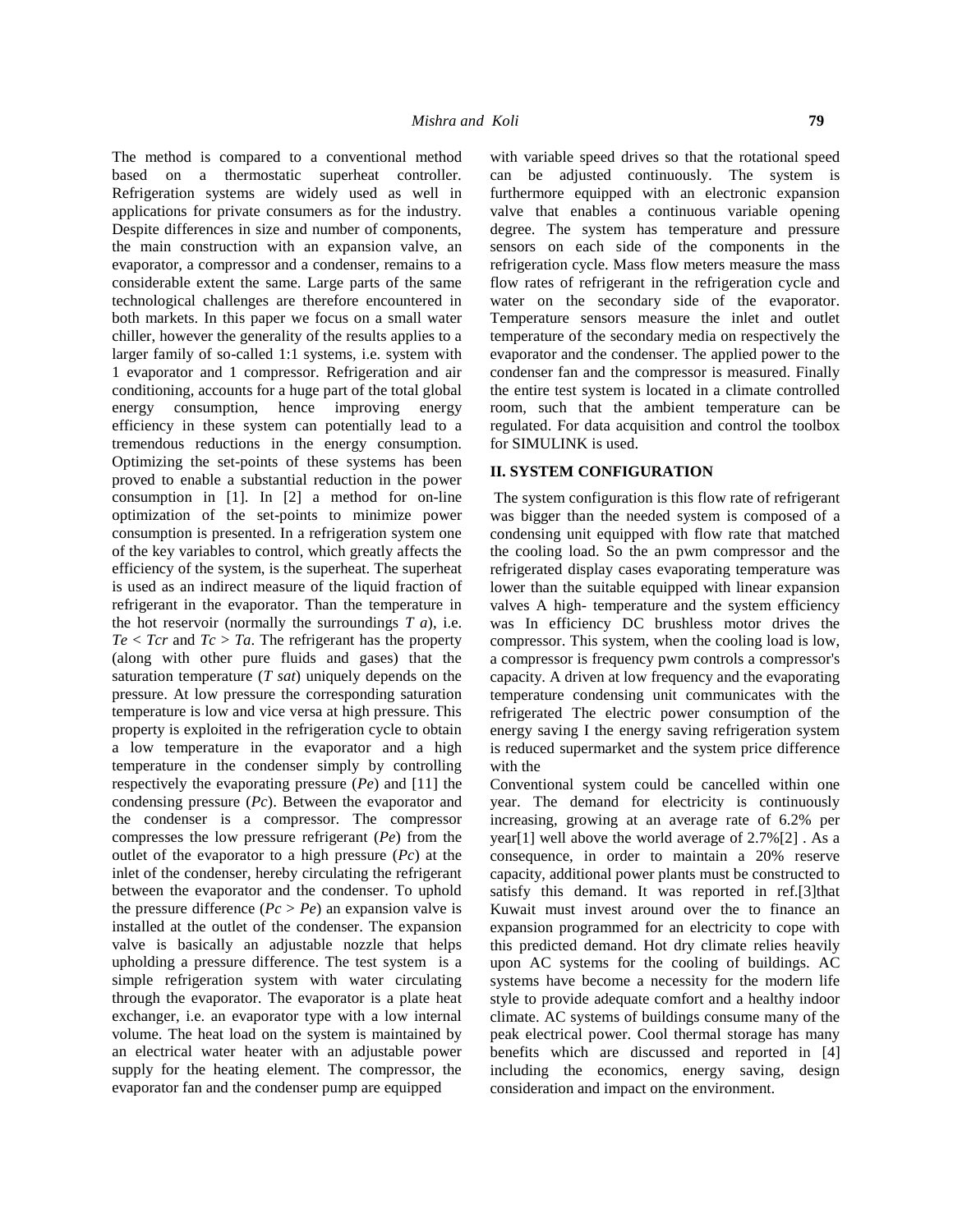The feasibility of incorporating cool thermal storage into conventional AC systems was studied in [5-6] where cool thermal storage was considered as one of the available energy saving technologies. Chilled water storage(CWS)[7] is one cool thermal storage technology that is widely used in many countries including the to shift the peak electrical power requirements from periods of high demand, to periods of lower demand. Many CWS systems have was installed for an Army installation to shift more than vapor compression heat pump systems have been used to reduce the temperature of a particular substance or process for over one hundred years. However, the refrigeration industry has historically paid very little attention to the energy needed to achieve the objectives of the refrigeration processes. As a result, industrial refrigeration system design and operation is more of an art form than a science. Even though a refrigeration system is producing the desired result, it may not be operating efficiently. Recent concerns about electrical usage and costs have prompted many in the refrigeration industry to reevaluate the cost effectiveness of their system design and operating strategies. Heat pump system optimization can be defined as a process that produces the desired refrigeration effect for minimum cost (usually life-cycle cost). As energy and equipment become more expensive, the need for optimizing new and existing systems will continue to grow. The biggest challenge that most industrial refrigeration system designers and operators face is component diversity. All refrigeration systems consist of different components and often times each component will be produced by a different manufacturer. Compressor models for refrigeration system simulation include steady-state model and dynamic model. The most important advantage of the steady state model of compressor is its simplicity. Once the calculation method with the empirical parameters for isentropic exponent, effective clearance volume ratio and motor efficiency is determined, the calculation of the compressor performance becomes explicit and very fast. The steady-state compressor model is

certainly suitable for a steady simulation of a refrigeration system. However, a dynamic model reflecting the dynamic characteristics of all parts of the compressor might be more accurate than a steady-state model but too complicated for simulation of refrigeration systems. Refrigerant mass flow rate through the compressor is a function of compression ratio, refrigerant density and reliance on AC system reduces the peak electrical power consumption of the chiller, compared to the conventional system at peak [9] cooling demand, by up to 100% depending on the selected operating strategy, and therefore on the peak electrical load of an air cooled AC system by up to 78%. However, the results have shown that chillers operating with load level and demand limiting partial storage strategies have slightly higher energy consumption The expansion device is one of the fundamental elements in a refrigeration system. The role of an expansion device in a refrigeration cycle is first to maintain the pressure differential between the low pressure side (evaporator) and the high pressure side (condenser) for a compressor driven refrigerating process, and the second purpose is to regulate the refrigerant flow to match the heat flux in the heat exchangers. [10] There are two types of expansion device: variable flow area devices and constant flow area devices. The process of a refrigerant flow through an expansion valve is a flashing process, when the pressure of a liquid suddenly drops below its saturation pressure and the liquid passes from a sub-cooled to a superheated state. An accurate knowledge of flashing phenomenon is essential in the prediction of critical flow rate.

# **III. SUPERMARKET REFRIGERATION SYSTEMS**

The edible goods sold in supermarkets are usually located in open refrigerated display cases to avoid deterioration while allowing easy access for customers a simplified scheme of a typical supermarket refrigeration system.



**Fig. 6.** Supermarket refrigeration system.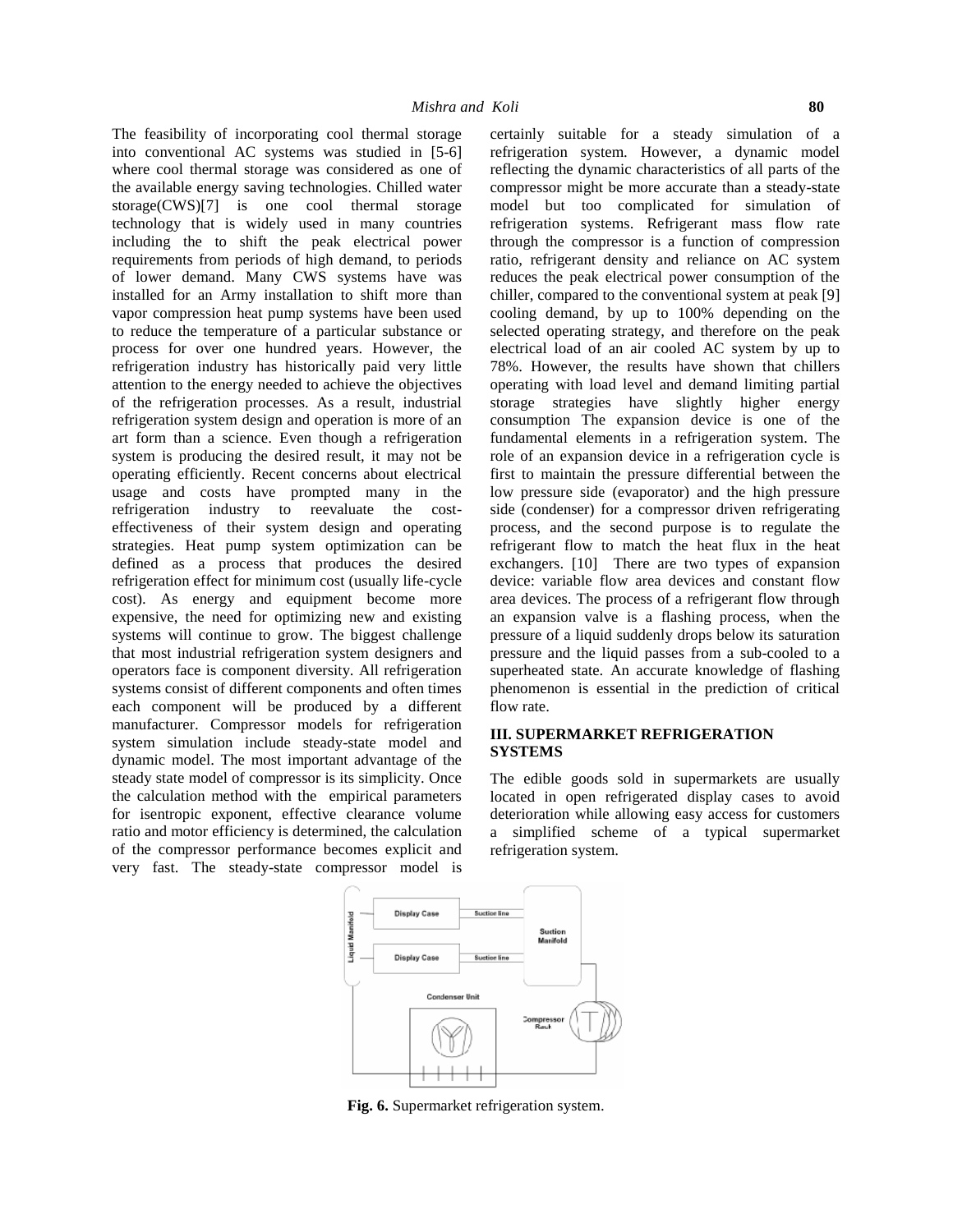It consists of four main components: a number of display cases, a suction manifold, a compressor rack (consisting of a set of compressors connected in parallel), and a condenser unit. The main objective of this system is to supply the display cases with liquid refrigerant from the liquid manifold through expansion valves. The supermarket refrigeration system never reaches steady-state operation. Instead, the main process variables exhibit periodic behavior. This fact is exploited here to design a low-level controller that keeps the controlled variables within the admissible operating region. In this controller, the expansion valves of the display cases are used to regulate the air temperature of the case, and the compressors are switched to maintain the suction pressure a small portion of the air temperature trajectories [8]. The initially synchronized air temperatures are desynchronized within the first ten minutes of operation and remain desynchronized throughout the experiment reflects this fact - the frequency of compressor switching has been reduced compared to previously obtained on the system: In comparison to the simulation results under traditional control [12], our control scheme adheres much better to the constraints on the process variables and reduces the frequency of compressor switching by approximately 90 %. Although in our work a more complex model with slightly different parameters was used than in [3], [4], the can be compared under the justified assumption that the dynamics of both models is almost similar. The comparison from [3] shows that our control scheme adheres better to the constraints while reducing the frequency of compressor switching by about 60 %. The [4] show that the binary parameterization of the discrete input variables representing the compressors leads to considerably more compressor switching than our scheme.

# **IV. CONCLUSION**

The energy saving refrigeration system for the compressor and the expansion valves, this system reduces by the electric power consumption in The expansion valve opening controls the comparison system. urban development, high subsidized energy cost and the reliance on AC system reduces the peak electrical power consumption of the chiller, compared to the conventional system at peak cooling demand, by up to 100% depending on the selected operating strategy, and therefore on the peak electrical load of an air cooled AC system by up to 78%. However, the results have shown that chillers operating with load level and demand limiting partial storage strategies have slightly higher energy consumption The expansion device is one of the fundamental elements in a refrigeration system. The role of an expansion device in a refrigeration cycle is first to maintain the pressure differential between the low pressure side (evaporator) and the high pressure side (condenser) for a compressor driven refrigerating process, and the second purpose is to regulate the refrigerant flow to match the heat flux in the heat exchangers. There are two types of expansion device: variable flow area devices and constant flow area devices. The process of a refrigerant flow through an expansion valve is a flashing process, when the pressure of a liquid suddenly drops below its saturation pressure and the liquid passes from a sub-cooled to a superheated state. An accurate knowledge of flashing phenomenon is essential in the prediction of critical flow rate. In fact, because of the very small volume of expansion devices, the expansion process can be considered as being adiabatic without any refrigerant mass variation inside it. The widely utilized expansion devices are the capillary tubes and the thermostatic expansion valves. system and its components is quite essential for different reasons: to assure that the installation will meet the demanded cooling load, predict the best configuration for a required application, test new refrigerants, assure compatibility between system components, and improve energy savings and installation efficiency. In this study, two approaches of component's modeling, using manufacturer's published design data and fundamental thermodynamic principles were investigated. It is evident from results obtained from both approaches that the heat pump cooling capacity, compressor power consumption and coefficient of performance will increase with the evaporating temperature and decrease with condensing temperature. The balance point temperature should be determined and compared continuously to the design evaporating temperature

# **REFERENCES**

[1]. J.M. Gonçalves, C. Melo, and C.J.L. Hermes, "A semi-empirical model for steady-state simulation of household refrigerators," *Applied Thermal Engineering* **29** (2009) pp. 1622–1630.

[2]. Z. Lei and M. Zaheeruddin, "Dynamic simulation and analysis of a water chiller refrigeration system," *Applied Thermal Engineering* **25** (2005) pp. 2258– 2271.

[3]. K.A. Joudi and H.N.H. Namik, "Component matching of a simple vapor compression refrigeration system," *Energy Conversion and Management* **44** (2003) pp. 975–993.